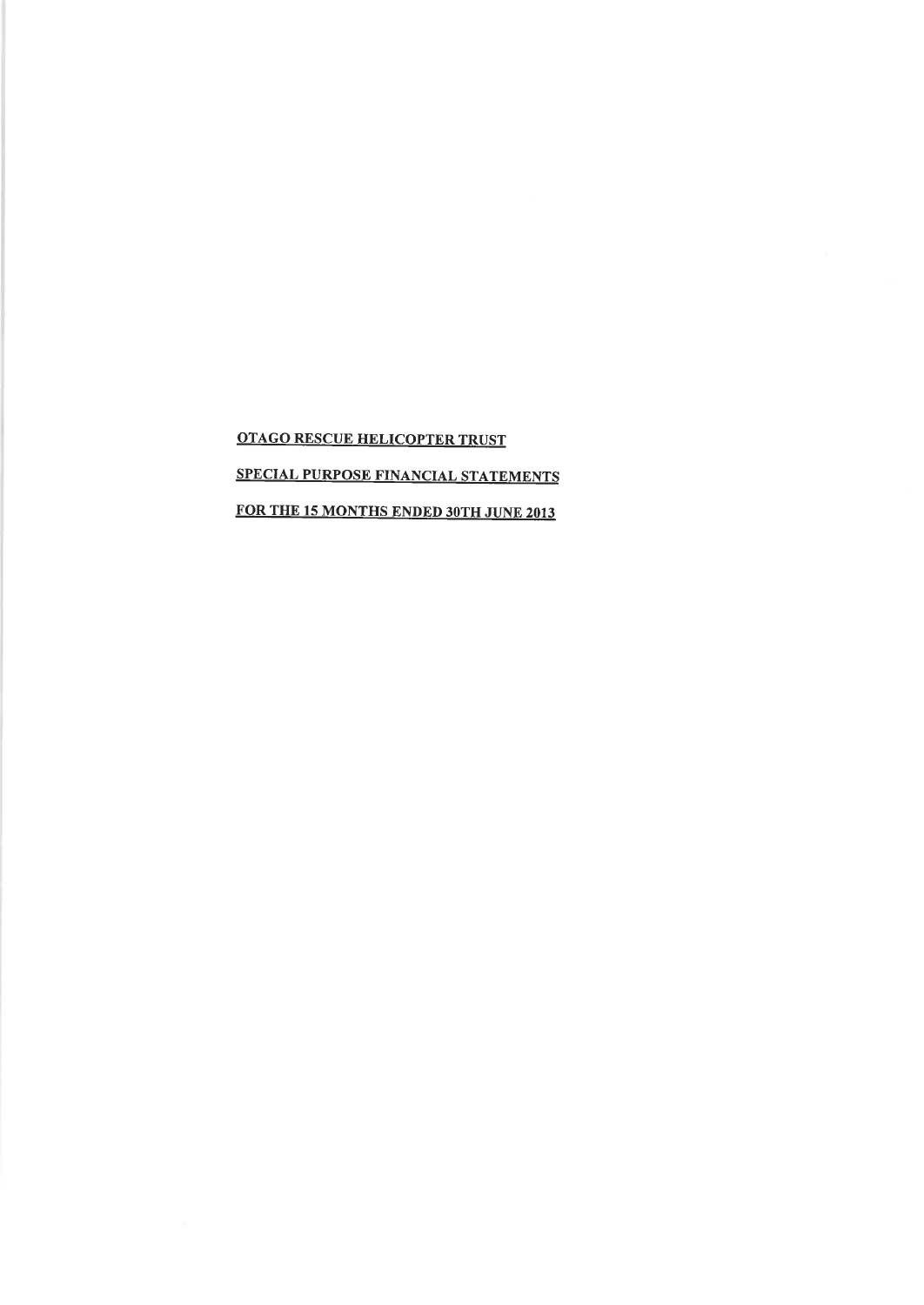# FOR THE 15 MONTHS ENDED 30TH JUNE 2013

| <b>INDEX</b>                           | Page           |
|----------------------------------------|----------------|
| Directory                              | $\mathbf{I}$   |
| Income and Expenditure                 | $\overline{2}$ |
| Statement of Movements in Trust Equity | 3              |
| Statement of Financial Position        | 4              |
| Notes to the Financial Statements      | $5 - 7$        |
| Auditors' Report                       | 8              |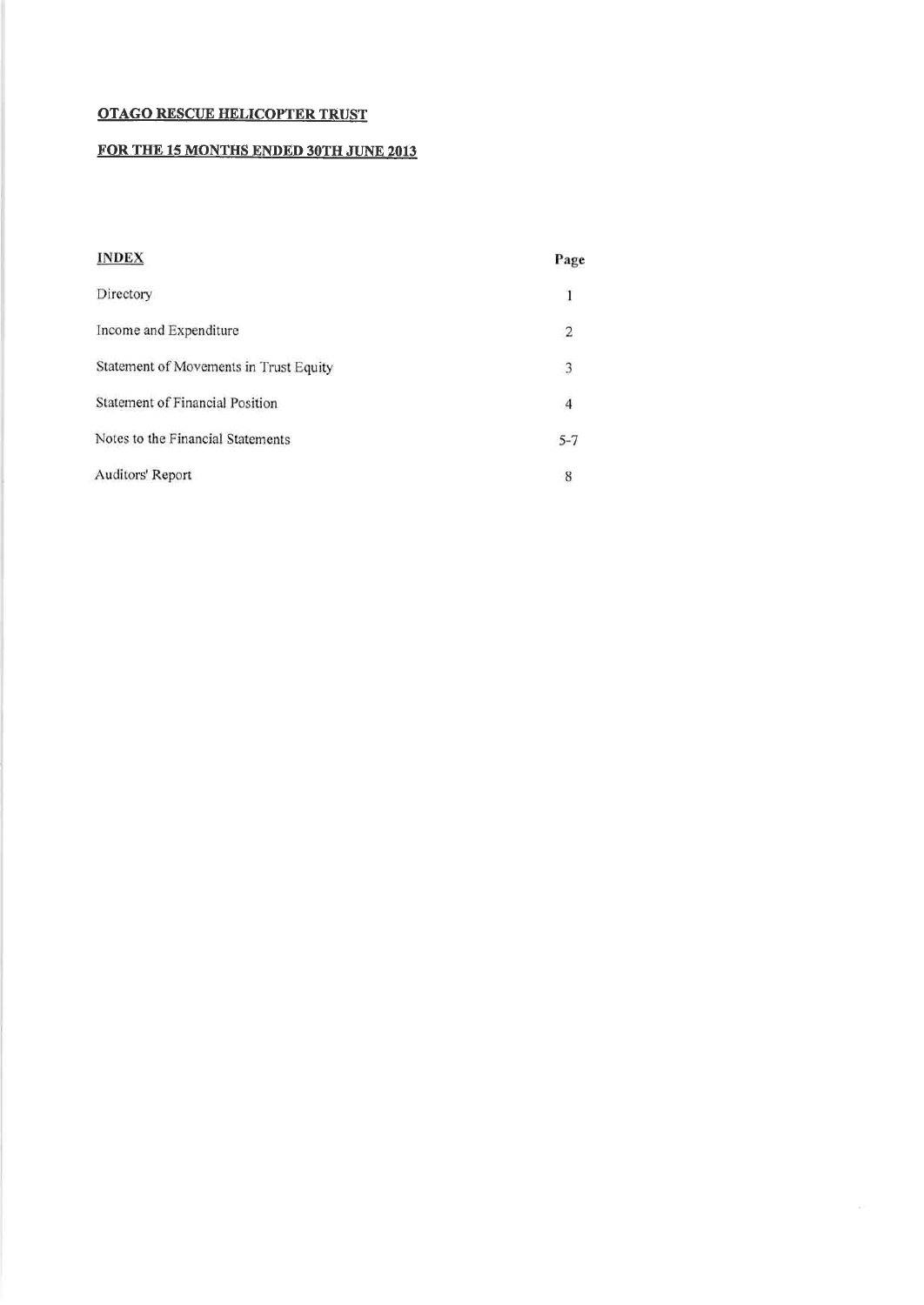# **DIRECTORY**

# AS AT 3OTH JUNE 2013

| PRINCIPAL ACTIVITY: | To support and maintain the provision of an emergency<br>rescue helicopter service in the greater Otago Region.                      |
|---------------------|--------------------------------------------------------------------------------------------------------------------------------------|
| <b>TRUSTEES:</b>    | Ross Black - Chairman<br><b>Warwick Deuchrass</b><br>Martin Dippie<br>John Gallaher<br>Paul Moodie<br>Tony Sycamore<br>Philip Taylor |
| <b>AUDITORS:</b>    | Deloitte<br>P O Box 1245<br><b>DUNEDIN</b>                                                                                           |
| <b>ACCOUNTANTS:</b> | <b>WHK</b><br>P O Box 188<br><b>DUNEDIN</b><br>Paul Moodie                                                                           |
| <b>SOLICITORS:</b>  | Anderson Lloyd Lawyers<br>Private Bag 1959<br><b>DUNEDIN</b><br>W Deuchrass                                                          |
| <b>BANKERS:</b>     | <b>ANZ</b><br>P O Box 121<br><b>DUNEDIN</b>                                                                                          |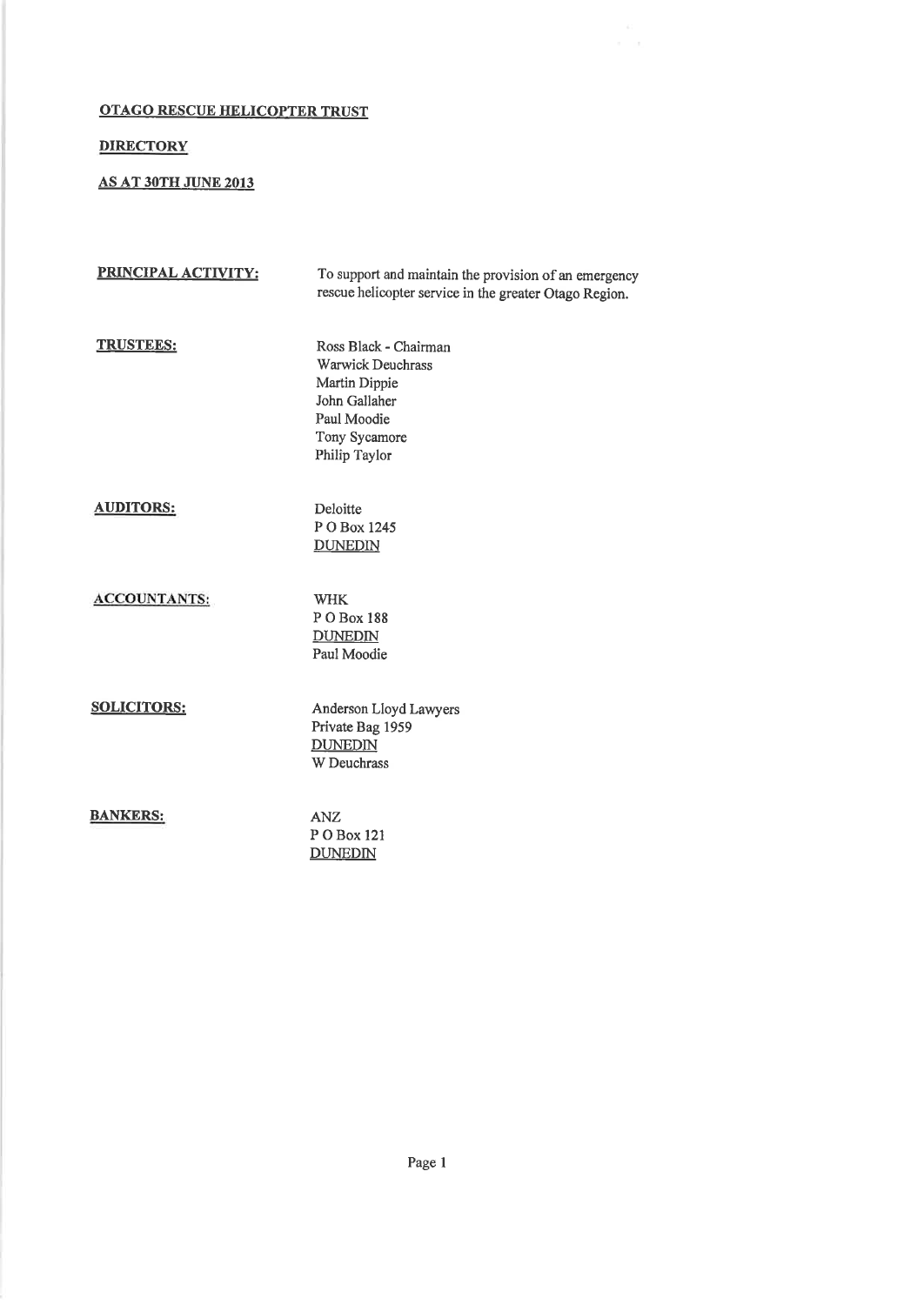# INCOME AND EXPENDITURE

YEAR ENDED 31 MARCH 2012

 $\mathbf{y}$ 

# FOR THE 15 MONTHS ENDED 30TH JUNE 2013

|                                                                                                   | <b>This Year</b><br>$(15$ months)<br>S | <b>Last Year</b><br>$(12$ months)<br>S |
|---------------------------------------------------------------------------------------------------|----------------------------------------|----------------------------------------|
| <b>OPERATIONAL INCOME</b>                                                                         |                                        |                                        |
| <b>Operational Donations</b><br><b>Interest Received</b>                                          | 835,174<br>102,903<br>938,077          | 502,038<br>81,398<br>583,436           |
| <b>LESS OPERATIONAL EXPENSES</b>                                                                  |                                        |                                        |
| Administration<br>Depreciation of Medical & Rescue Equipment<br><b>TOTAL OPERATIONAL EXPENSES</b> | 40,469<br>108,196<br>148,665           | 13,725<br>80,628<br>94,353             |
| LESS ALLOCATED AS FOLLOWS:                                                                        |                                        |                                        |
| Funded to Otago Rescue Helicopter Limited<br>(To support rescue helicopter operation)             | 529,924                                | 399,925                                |
| <b>OPERATING SURPLUS/(DEFICIT)</b>                                                                | \$259,488                              | \$89,158                               |
| <b>SURPLUS/(DEFICIT) TRANSFERRED TO GENERAL</b><br><b>OPERATIONAL RESERVE</b>                     | \$259,488                              | \$89,158                               |
| <u>FUNDS APPLIED TO NEW AND REPLACEMENT</u><br><u>EMERGENCY MEDICAL EQUIPMENT FOR THE</u>         | <b>This Year</b><br>\$                 | <b>Last Year</b><br>S                  |

The accompanying notes on pages 5-7 form part of these financial statements.

Page 2

\$33,884

\$147,925

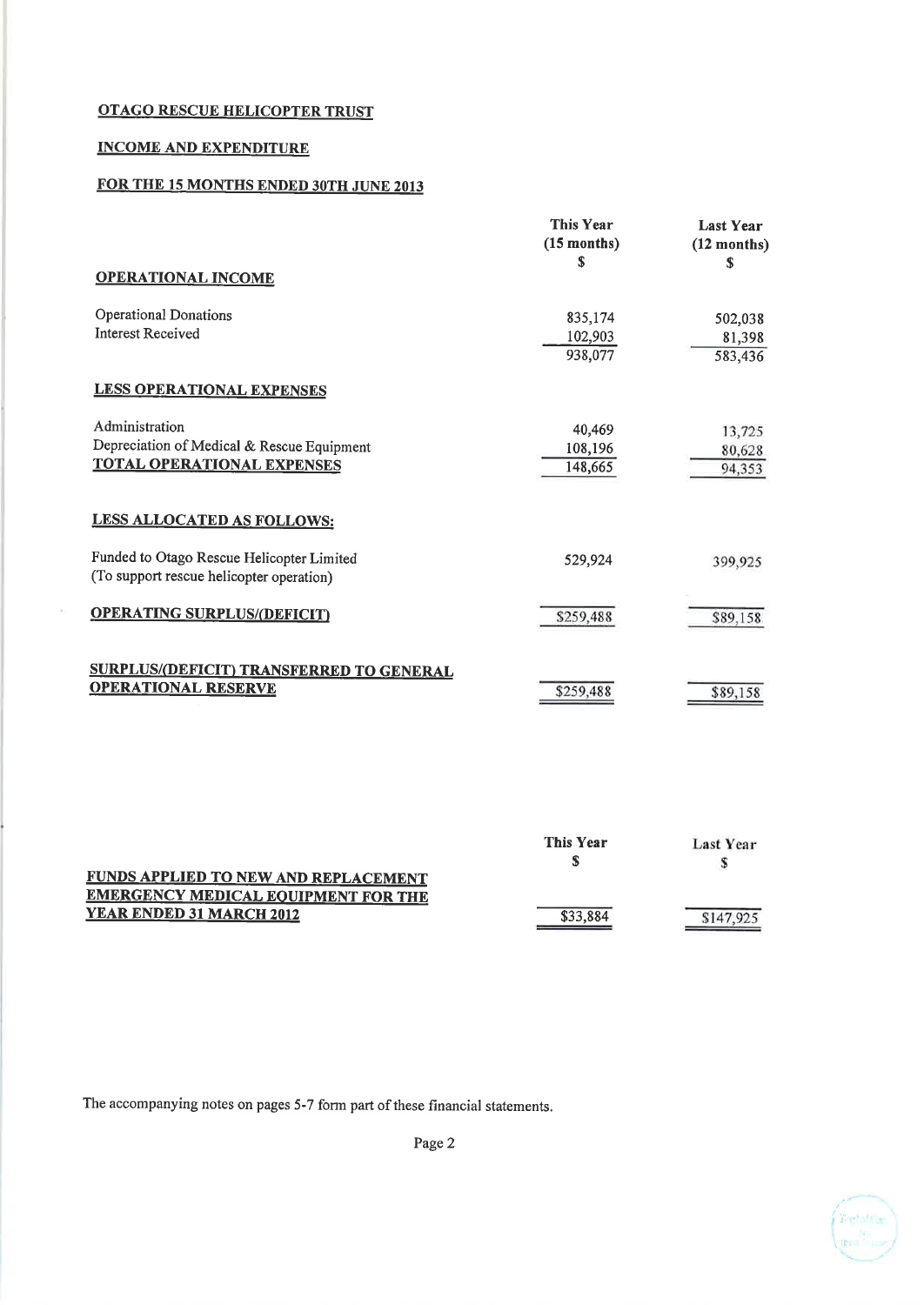# STATEMENT OF MOVEMENTS IN TRUST EQUITY

# FOR THE 15 MONTHS ENDED 30TH JUNE 2013

|                                                        | <b>This Year</b><br>$(15$ months) | <b>Last Year</b><br>$(12$ months) |
|--------------------------------------------------------|-----------------------------------|-----------------------------------|
|                                                        | S                                 | S                                 |
| <b>TOTAL EQUITY AT BEGINNING OF YEAR</b>               | 2,267,455                         | 2,178,297                         |
| Add Net Surplus/(Deficit)                              | 259,488                           | 89,158                            |
| Total recognised revenues and expenses                 | 259,488                           | 89,158                            |
| <b>TOTAL EQUITY AT END OF YEAR</b>                     | \$2,526,943                       | \$2,267,455                       |
| <b>REPRESENTED BY:</b>                                 |                                   |                                   |
| <b>General Operational Reserve</b>                     |                                   |                                   |
| Balance at beginning of year                           | 1,267,455                         | 1,178,297                         |
| Surplus/(Deficit) allocated                            | 259,488                           | 89,158                            |
| Balance at end of year                                 | 1,526,943                         | 1,267,455                         |
| Life Support & Ambulance Equipment Replacement Reserve |                                   |                                   |
| Balance at beginning of year                           | 1,000,000                         | 1,000,000                         |
| Balance at end of year                                 | 1,000,000                         | 1,000,000                         |
|                                                        |                                   |                                   |
| <b>TOTAL TRUST EQUITY</b>                              | \$2,526,943                       | \$2,267,455                       |

The accompanying notes on pages 5-7 form part of these financial statements.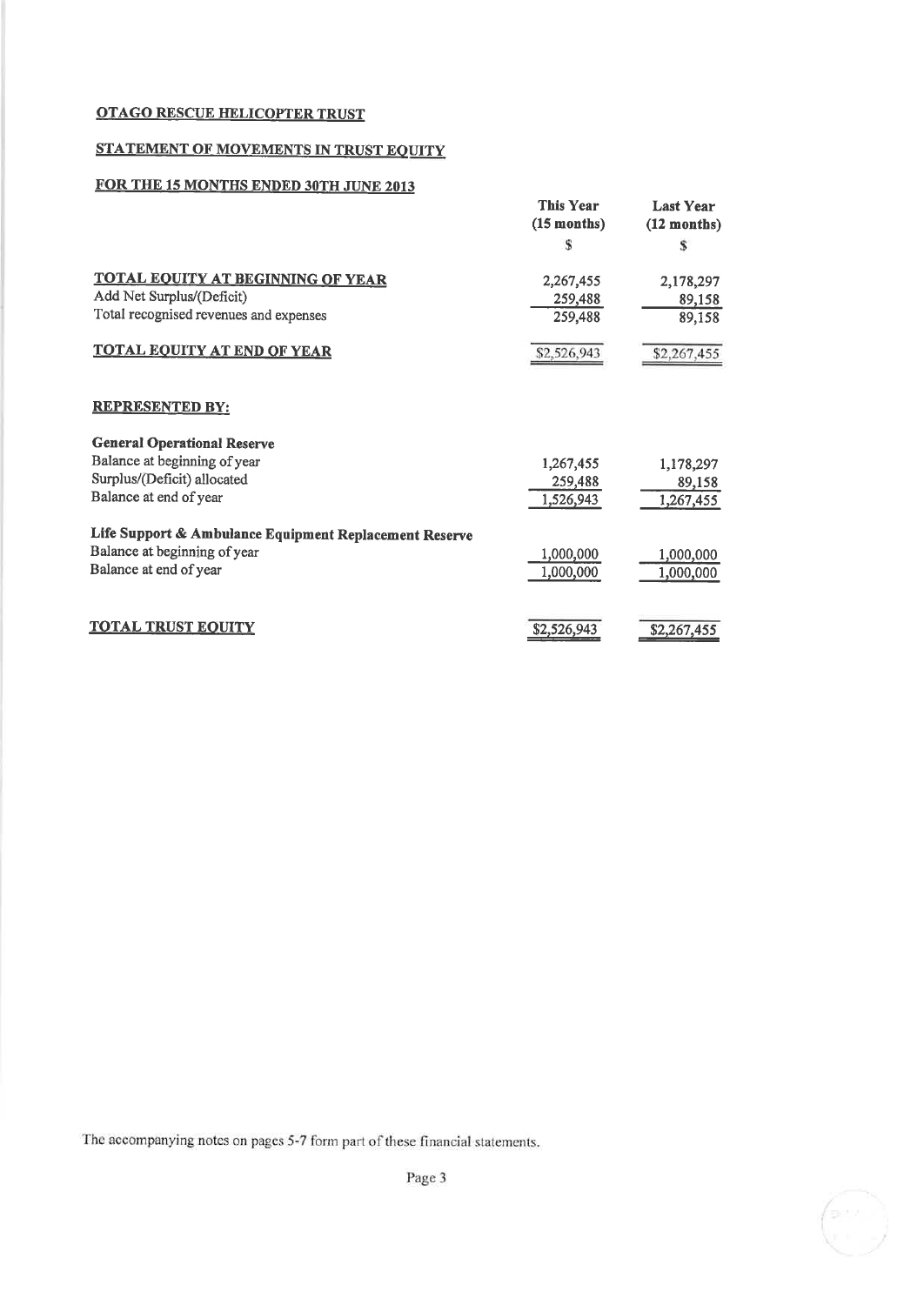# STATEMENT OF FINANCIAL POSITION

# **AS AT 30TH JUNE 2013**

|                                                        | Note | This Year<br>S | <b>Last Year</b><br>S |
|--------------------------------------------------------|------|----------------|-----------------------|
| Life Support & Ambulance Equipment Replacement Reserve |      | 1,000,000      | 1,000,000             |
| <b>General Operational Reserve</b>                     |      | 1,526,943      | 1,267,455             |
| <b>TRUST EQUITY</b>                                    |      | \$2,526,943    | \$2,267,455           |
| <b>REPRESENTED BY:</b>                                 |      |                |                       |
| <b>CURRENT ASSETS</b>                                  |      |                |                       |
| <b>Accrued Interest</b>                                |      | 30,843         | 39,721                |
| Accounts Receivable - Otago Rescue Helicopter Limited  |      | 37,202         | 140,590               |
| Funds at Bank                                          |      | 434,080        | 171,401               |
| Prepaid Expenses                                       |      | 1,400          | 2,188                 |
|                                                        |      | 503,525        | 353,900               |
| <b>NON CURRENT ASSETS</b>                              |      |                |                       |
| Medical and Rescue Equipment                           | 3    | 233,470        | 307,782               |
| <b>Term Deposits</b>                                   |      | 1,700,000      | 1,550,000             |
| Shares - Otago Rescue Helicopter Limited               | 4    | 100,000        | 100,000               |
|                                                        |      | 2,033,470      | 1,957,782             |
| <b>TOTAL ASSETS</b>                                    |      | 2,536,995      | 2,311,682             |
| <b>CURRENT LIABILITIES</b>                             |      |                |                       |
| <b>Accounts Payable</b>                                |      | 6,465          | 345                   |
| Goods & Services Tax                                   |      | 3,587          | 43,882                |
| <b>TOTAL LIABILITIES</b>                               |      | 10,052         | 44,227                |
| <u>net assets</u>                                      |      | \$2,526,943    | \$2,267,455           |

 $F\phi r$  and on behalf of the Board. Trustee Trustee Dated: 21 Aug Dated: 2013 JSt  $2013$  $\mathbf{z}$ 

The accompanying notes on pages 5-7 form part of these financial statements.

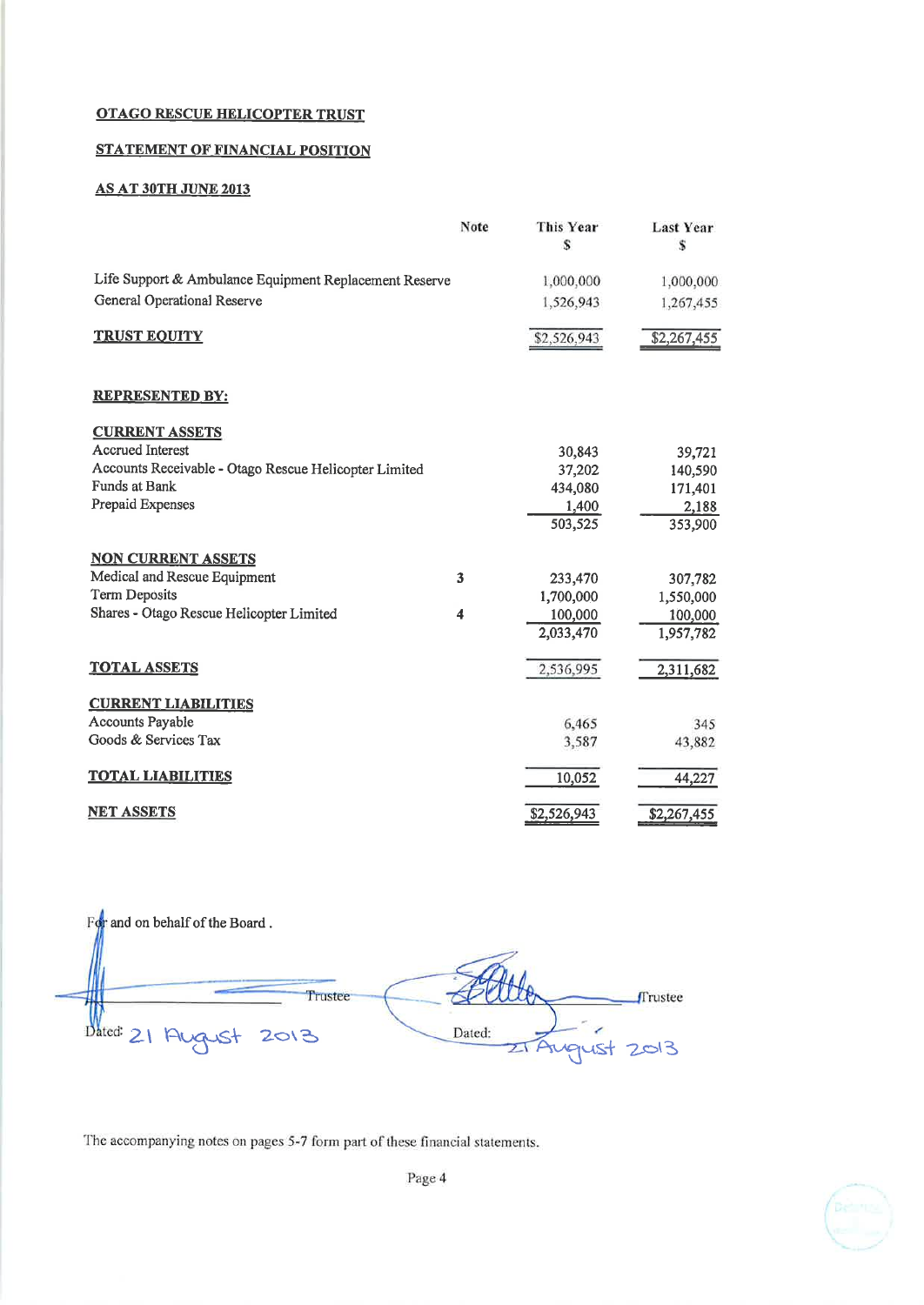# NOTES TO THE FINANCIAL STATEMENTS

#### FOR THE 15 MONTHS ENDED 30TH JUNE 2013

# NOTE 1

## SPECIAL PURPOSE FINANCIAL STATEMENTS

The financial statements of the Otago Rescue Helicopter Trust ("the Trust") for the l5 months ended 30 June 2013 are presented as a special purpose financial report.

This special purpose financial report has been prepared solely for the purpose of presenting the income and expenditure and the financial position of the Trust as a stand alone entity and should not be relied on for any other purpose.

As these financial statements have been prepared as a special purpose financial report one accounting principle required for General Purpose Financial Reports has not been applied. The Trust has not consolidated its 100% owned subsidiary Otago Rescue Helicopter Limited, but rather presented a separate set of financial statements for Otago Rescue Helicopter Limited as an attachment to this repoft as Trustees believe this provides a clearer understanding of the separate operations.

The Trust owns 100% of the shares in Otago Rescue Helicopter Limited ("the Company"). The Company holds the contract for the provision of emergency air ambulance services in the lower South Island. The financial statements of the company have not been consolidated into the Trust. The activities of each entity are distinct and neither entity carries external debt funding. The Trustees believe that the presentation of separate financial statements for each entity provides greater transparency of the financial performance and financial position of the Trust and the Company.

# NOTE 2

# STATEMENT OF ACCOUNTING POLICIES

#### **Reporting Entity**

The entity is a trust established by a trust deed dated lst August 1997.

#### Measurement Base

The accounting principles recognised as appropriate for the measurement and reporting of eamings and financial position on a historical cost basis are followed by the entity.

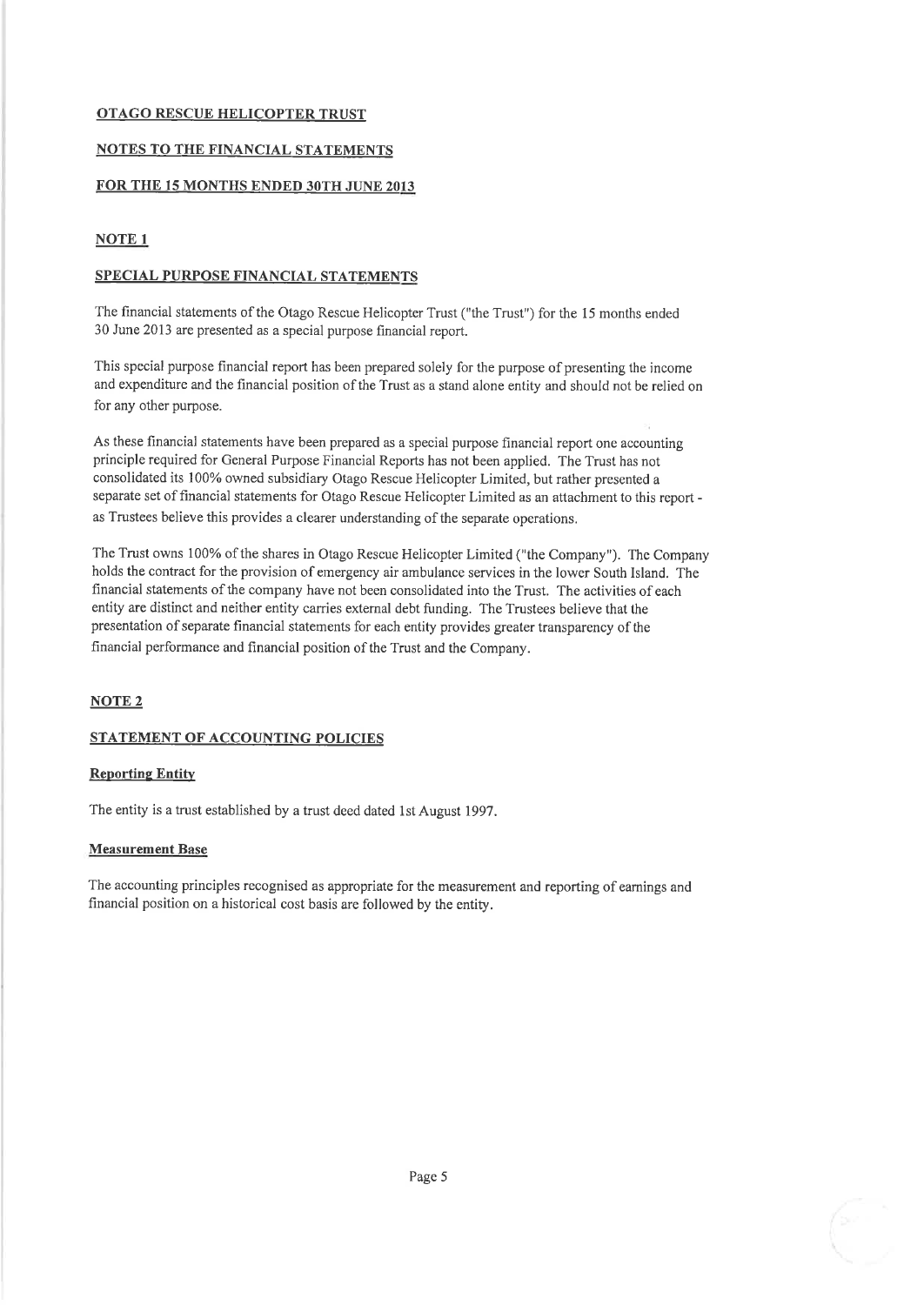#### NOTES TO THE FINANCIAL STATEMENTS

#### FOR THE 15 MONTHS ENDED 30TH JUNE 2013

#### **Specific Accounting Policies**

#### **Depreciation**

Depreciation has been charged in the financial statements using the following rates: Medical & Rescue Equipment 12% - 60% Diminishing Value

# Medical and Rescue Equipment

Medical and Rescue Equipment are recorded at cost less accumulated depreciation.

#### Motor Vehicles

Motor Vehicles are recorded at cost less accumulated depreciation.

#### Investments

Investments have been recorded at cost.

#### Accounts Receivable

Accounts Receivable are recorded at net realisable value.

#### Goods and Services Tax

The financial statements have been compiled stating all income and expenditure items exclusive of GST.

#### **Consolidation**

Consolidated financial statements have not been prepared for the reasons set out in Note 1. Separate financial statements for Otago Rescue Helicopter Limited are attached.

#### **Changes in Accounting Policies**

There have been no changes in accounting policies. All policies have been applied on bases consistent with those used last year.

#### Differential Reoortine

Otago Rescue Helicopter Trust is a qualifying entity in terms of the Framework for Differential Reporting by virtue of the fact that is has no public accountability and the entity is not large per the size criteria.

All available differential reporting exemptions have been applied.

#### **Comparatives**

The 2013 financial accounts are for 15 months from 1 April 2012 to 30 June 2013 whereas the 2012 accounts are for a 12 month period.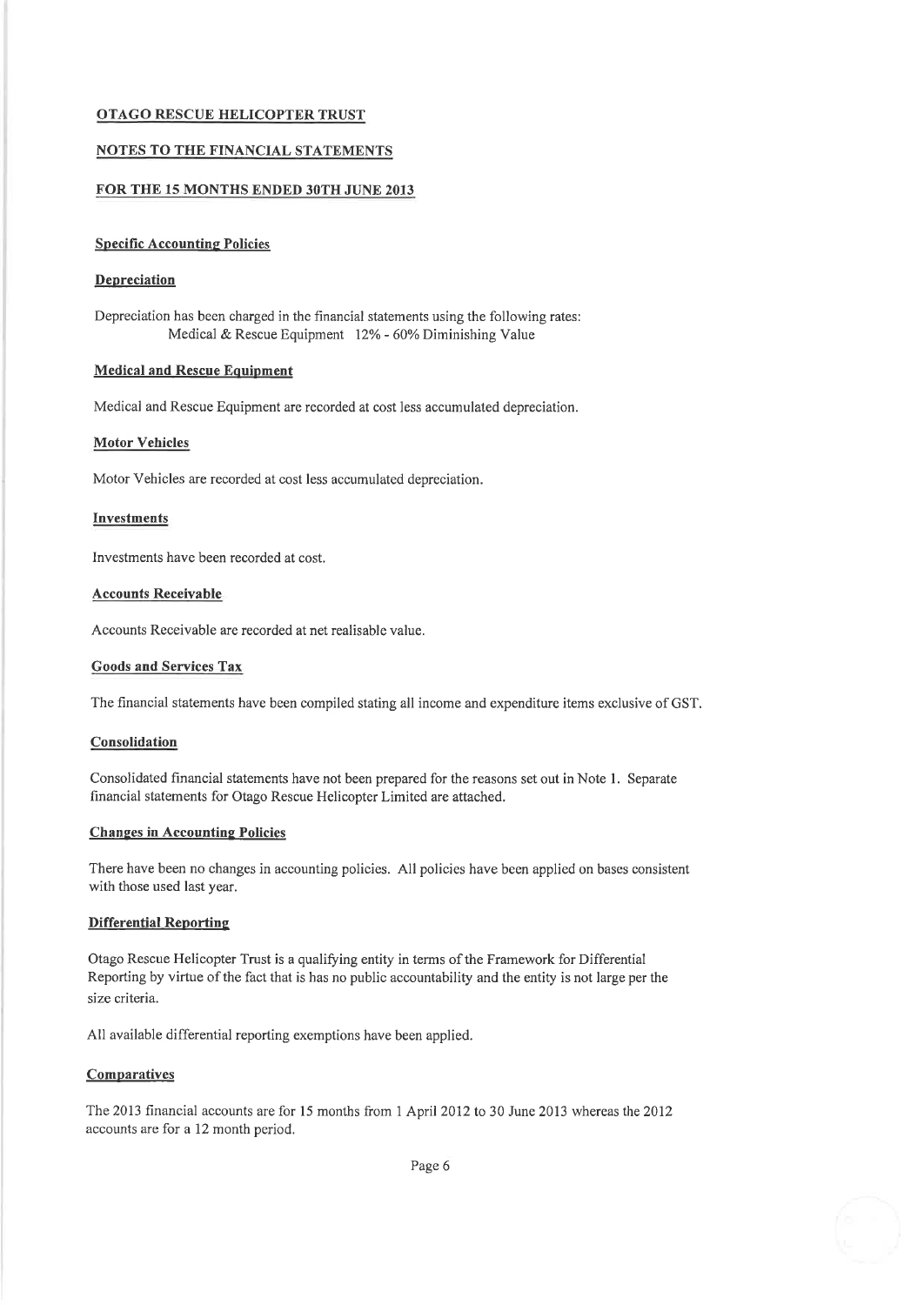## NOTES TO THE FINANCIAL STATEMENTS

#### FOR THE 15 MONTHS ENDED 30TH JUNE 2013

# NOTE 3

#### MEDICAL & RESCUE EOUIPMENT

|                            | Original<br>Cost | Depn<br><b>To Date</b> | <b>Closing</b><br><b>Book Value</b> |
|----------------------------|------------------|------------------------|-------------------------------------|
|                            | S                | S                      |                                     |
| 2013                       |                  |                        |                                     |
| Medical & Rescue Equipment | 1,097,138        | 863,668                | 233,470                             |
|                            | \$1,097,138      | \$863,668              | \$233,470                           |
| 2012                       |                  |                        |                                     |
| Medical & Rescue Equipment | 1,069,010        | 761,227                | 307,782                             |
|                            | \$1,069,010      | \$761,227              | \$307,782                           |

## NOTE 4

## OTAGO RESCUE HELICOPTER LIMITED

Otago Rescue Helicopter Trust owns 100% of the shares in Otago Rescue Helicopter Limited. Otago Rescue Helicopter Limited holds the contract for the provision of emergency air ambulance services in the lower South Island.

## NOTE 5

# RELATED PARTY TRANSACTION

WHK have provided accounting and secretarial support and advice to the Trust/Company since the Trust/Company was formed. These services include monthly contract reporting and additional advisory sevices and are invoiced on an arms length basis as and when services are required. In November 2003 the Trust appointed Mr Paul Moodie, a Principal at WHK as a Trustee and Director. Mr Moodie's potential conflict was addressed and formally noted.

Anderson Lloyd have provided legal support and advice to the Trust/Company since the Trust/Company was formed. These services are invoiced on an arms length basis as and when services are required. In October 2000 the Trust appointed Mr Warwick Deuchrass as a Trustee and Director. Mr Deuchrass's potential conflict has been addressed and formally noted.

As noted above, the Trust owns 100% of Otago Rescue Helicopter Limited (Company). The Trust provides funding support for the Company as required. At year end, \$37 ,202 was receivable from the Company (2012: \$140,590 was receivable from the Company).

# NOTE<sub>6</sub>

#### INCOME TAX EXEMPTION

Otago Rescue Helicopter Trust qualifies for income tax and duty exemptions, due to its charitable purposes.